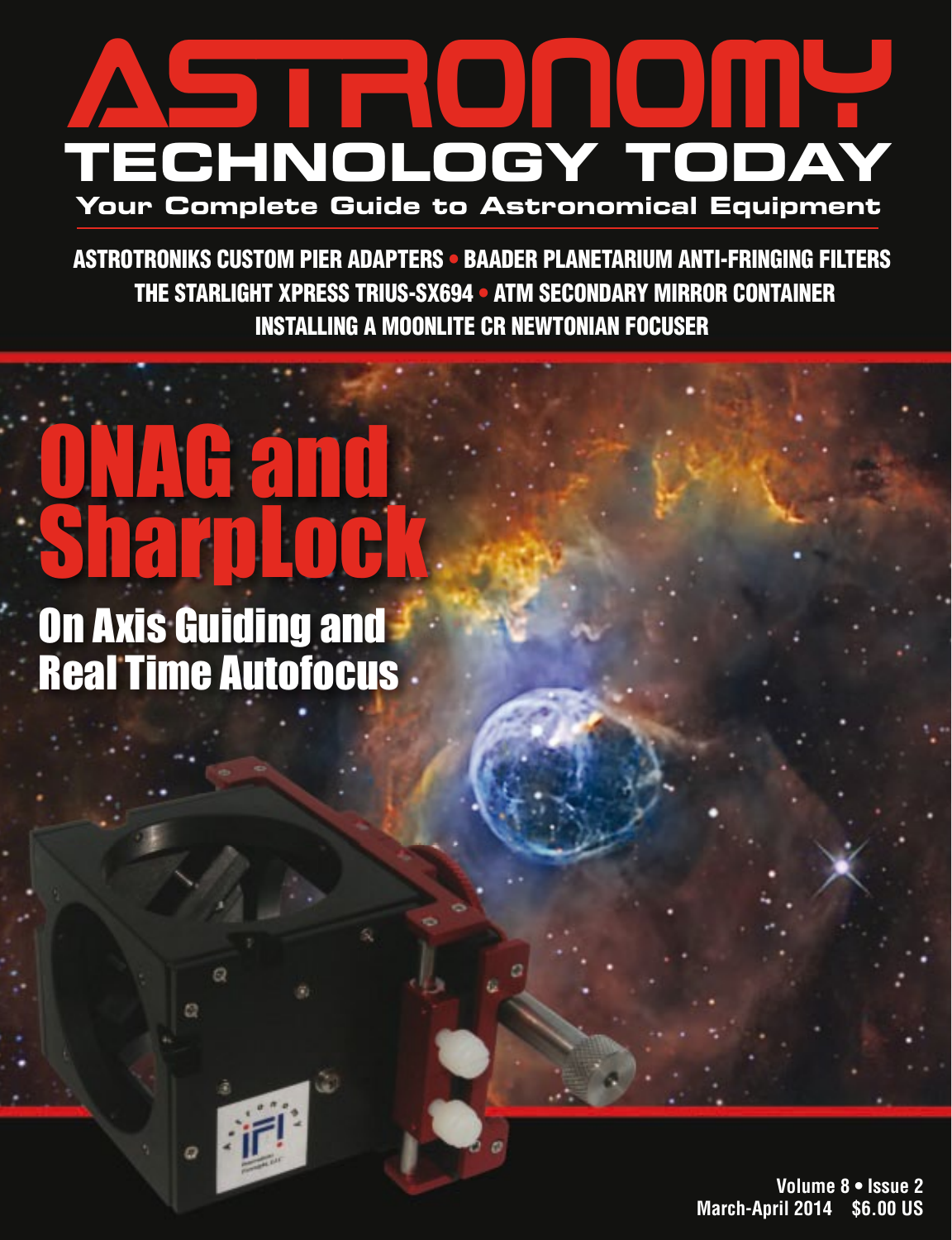I've tested three quality achromatic refractors extensively in recent years: (1) Hands On Optics' Astro Telescopes AT102F11, the same 102-mm f/11 "Super Planetary" refractor covered in the March-April 2011 issue of *ATT*; (2) an Astro Telescopes AT1523, Hands On Optics' 152-mm f/5.9 rich-field refractor covered in the September-October 2012 issue; and (3) a classic 6-inch f/15 long-focus refractor with Jaegers objective that I helped my local astronomy club refurbished several years ago. All are

excellent refractors, each exhibiting less chromatic aberration than I judge acceptable in achromats of their respective apertures and focal ratios – even the fast AT1523.

# Baad Gr Planetarium **Anti-Fringing<br>Filters The Fringe Killer, Semi-APO and Contrast-Booster Compared**

Nevertheless, each produced enough color fringing at high magnification on brightest objects to warrant anti-fringing filters. While working with the AT102F11, I took the opportunity to test each of Baader Planetarium's current trio of anti-fringing filters: the Fringe Killer, the Semi-APO and the Contrast-

Booster. I also had the Baader Neodymium Moon & Skyglow filter on hand to stack with the Fringe Killer, a strategy I'd learned as a loyal reader of *Sky & Telescope.*

### **Thomas Dobbins Introduces Me to Stacking**

For the past 10 years, I've used the Baader Moon & Skyglow filter more than any other in my nightly casual viewing. It tames the mild light pollution of my favorite observing site with-

### By Gary Parkerson

out adding an objectionably-unnatural hue, darkening the background sky perceptively without unduly dimming targets. Bottom line: It's my favorite all-purpose filter.

I was introduced to the Moon & Skyglow filter by Thomas A. Dobbins' article, *Curing the Refractor Blues*, in the April 2004 issue of *Sky & Telescope*. Dobbins tested a number of minus-violet filters with a 6-inch f/8 achromat, including the stacked combination of the Fringe Killer and Contrast-Booster filters, and it was that pairing that most impressed me. His image of sunlight glinting off of an electrical insulator – the classic daytime bright-star, pointsource analog – shot through those stacked Baader filters was closest in overall hue to his sans-filter image, but without the violet fringe. I was so impressed with Dobbins' report of the Fringe Killer/Neodymium combination, that I bought both.

In contrast (pun intended), Dobbins' image of the insulator shot through the 6-inch f/8 and Baader's Contrast-Booster showed excellent cancellation of the violet fringing, but at the cost of an overall yellowish hue that I judged from Dobbins' report to be more objectionable than the fringing it cancelled. Hands-on testing of the Contrast-Booster would subsequently change my mind, but more on that later.

For the next five or six years, I used the Baader Neodymium filter almost nightly. It's not only the most benign light-pollution filter I've used, but also allows me to perceive greater detail and in the bright planets, as well as the Moon. Of course, I also combined it with the Baader Fringe Killer whenever viewing brightest objects through a quality achromat.

Then Baader introduced its Semi-APO filter, described as combining a stronger version of the Fringe Killer coatings with its Neodymium substrate. The stacked Fringe Killer and

## **BAADER PLANETARIUM ANTI-FRINGING FILTERS**







**Image 2 - Baader Semi-APO spectrum above the complete solar spectrum.**



**Image 4 - Contrast-Booster spectrum above the solar spectrum.**



**Image 3 - Spectrum of the Baader Neodymium Moon & Skyglow filter above the solar spectrum.**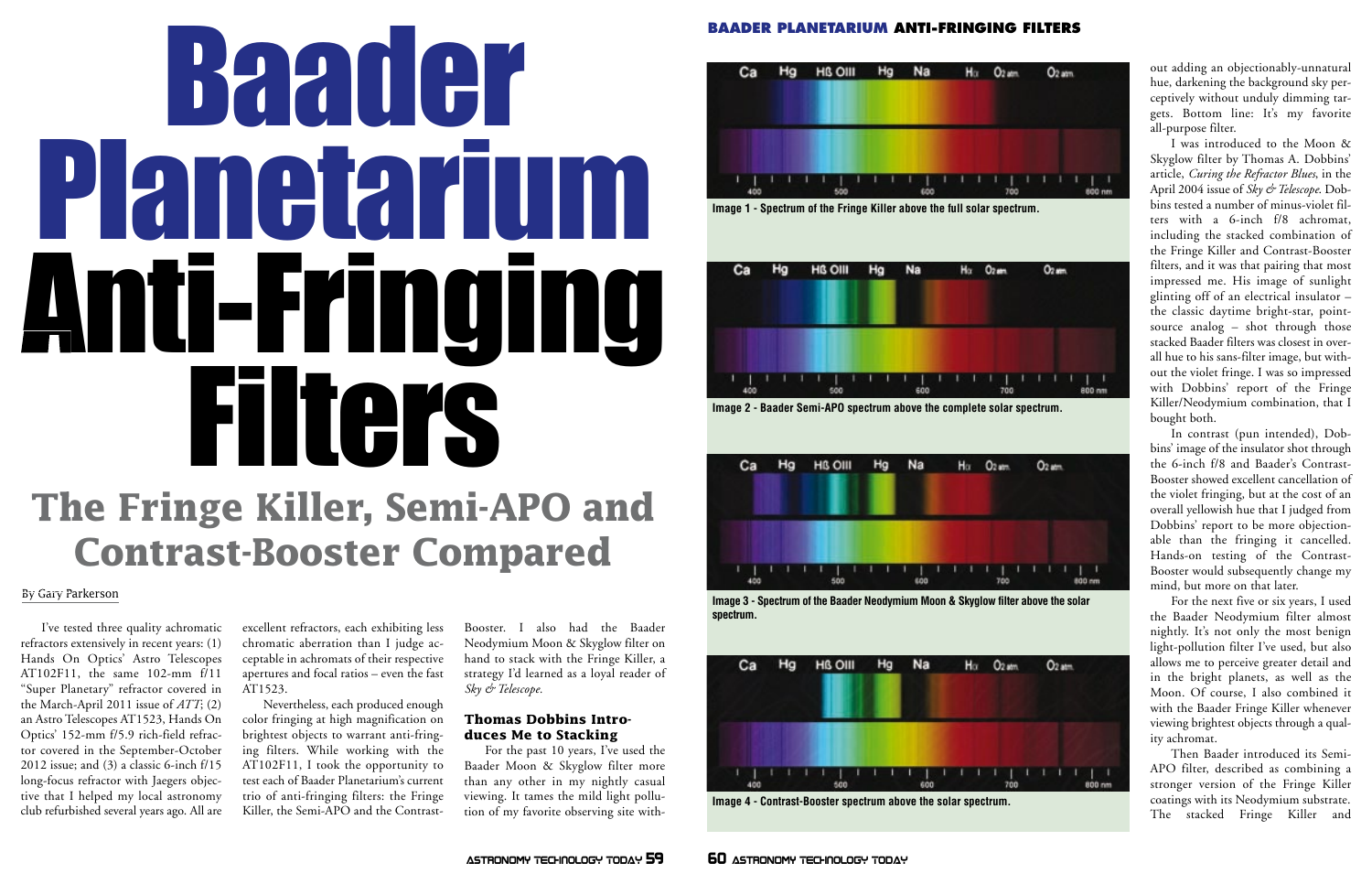### **BAADER PLANETARIUM ANTI-FRINGING FILTERS**

Neodymium filters worked well, but stacking them is just one more thing I'd rather not have to do, so the Semi-APO sounded like a real winner. I called Bob Luffel of Alpine Astronomical, Baader's U.S. distributor, and requested one, along with fresh samples of the Fringe Killer and Moon & Skyglow. Although I'd long ago rejected the Contrast-Booster based upon Thomas Dobbins' 2004 report, I figured I might as well compare it to the others while at it, if only to confirm their superiority.

### **Baader Fringe Killer**

The Fringe Killer is the least aggressive of Baader's anti-fringing options, formulated to attenuate the most distracting defocused wavelengths while retaining maximum image brightness and overall color fidelity. My observations confirmed these essential characteristics. Although not as color-neutral as the Semi-Apo, it was noticeably more so than the Contrast Booster. It reduced violet fringing significantly on bright objects, but not entirely. **Image 1** shows the spectrum transmitted by the Fringe Killer as revealed by an MPI-DADOS spectrograph compared to the solar spectrum below.

### **Baader Semi-APO**

The Semi-APO filter overlays a slightly more aggressive version of the Fringe Killer coatings onto the Neodymium substrate of the Moon & Skyglow filter, combining the benefits of the stacked Fringe Killer-Moon & Skyglow filters without the hassles of threading two filters together. Its transmission spectrum is shown in **Image 2**, again compared to the solar spectrum. **Image 3** is shows the transmission spectrum of the Moon & Skyglow above the Sun's.

### **Baader Contrast-Booster**

Alpine Astro describes the Contrast-Booster as "… an aggressive filter, designed to deliver the maximum sharpness and contrast possible from an achromat. The result is complete removal of the violet haze, with a somewhat dimmer and yellower image. The Contrast-Booster also incorporates additional RGB filtration for further enhancing color contrasts." That it completely removes violet fringing is a bold claim, and one I read with initial skepticism – even as I appreciated Alpine's confirmation that the filter produced the "dimmer and yellower" image revealed by Thomas Dobbins' photos. The Contrast-Booster's transmission spectrum is shown above the full solar spectrum in **Image 4**.

### **Two Eyes Are Better Than One**

I set up the Astro Telescopes 102-mm f/11 refractor on a night in late November, 2011, next to *ATT* Associate Editor Austin

Grant's imaging rig, and asked that he share his impressions using the Fringe Killer, Contrast-Booster and Semi-APO filters. I'd already tested the Semi-APO extensively and concluded it was my favorite of the three. Its performance reminded me of the stacked Fringe Killer/Neodymium combination that had satisfied me since 2004, so that was no surprise.

Austin is an astrophotographer and is so focused on that activity that he rarely looks through a telescope. I reasoned that his mind's eye would, unlike mine, not be prejudiced by expectations generated by years of through-the-eyepiece viewing. But I still expected him to agree that the Baader Semi-APO produced the most pleasing views. He studied Sirius sans filter and through each of the three Baader anti-fringing filters – back and forth, from one to another – and judged all successful in canceling the violet fringe to a satisfying degree, but kept coming back to the Contrast-Booster, which he finally declared the winner. He repeated the lengthy evaluation on Jupiter and still felt that the Contrast-Booster provided the sharpest, most violetfree and pleasing views.

To my eye, the Contrast-Booster did indeed yield the least violet fringing, but still at the cost of a decidedly yellowish overall hue. The cooler hues produced by the Semi-APO filter better fit my preconceived notions of ideal views. Austin had no such preconceptions, so reacted solely to the net reduction of fringing. Or so I thought.

### **When Eyes Don't Agree, Resort to Photography**

We shot multiple photos of Sirius through the 102-mm f/11 achro using an unmodified Canon T2i DLSR, but the resulting images were too inconclusive to settle the debate, so I won't share them here. We met the next day to take daylight images through the Baader filters using the same scope and camera.

We set up in a shaded spot at the edge of a large parking lot at our local

university, planning to photograph the sun glinting off a street lamp, but the school's dark-sky-friendly lighting shielded the reflective glass surfaces from direct sunlight – not so the exposed headlamps of the cars parked there. We targeted a particularly clean sample on the far side of the lot and hoped its owner wouldn't drive away before we'd completed the project.

My guess is that the newsprint interior pages of this magazine will not do the accompanying images justice, so I encourage

you to view them instead in *ATT's* online digital version.

**Image 5** is typical of the sharpest focus we could achieve in a single, unprocessed image across the sun-heated asphalt of the parking lot, but tells the tale of the chromatic aberration exhibited by the 102-mm achromat on a very bright object without benefit of an anti-fringing filter. The violet fringing is minimal considering the brightness of the reflected sunlight, testament to the quality of the little refractor, but it is

### **BAADER PLANETARIUM ANTI-FRINGING FILTERS**



**Image 5 - DSLR image of sunlight glinting from a headlight shot through the AT102F11 without filter.**

**Image 6 - Sunlit headlight through the AT102F11 and Baader's Fringe Killer anti-fringing filter.**



**Image 7 - The same headlight through the AT102F11 and the Baader Semi-APO filter.**

**Image 8 - Image captured after adding Baader's Contrast-Booster. This aggressive filter removed all visible violet fringing.**